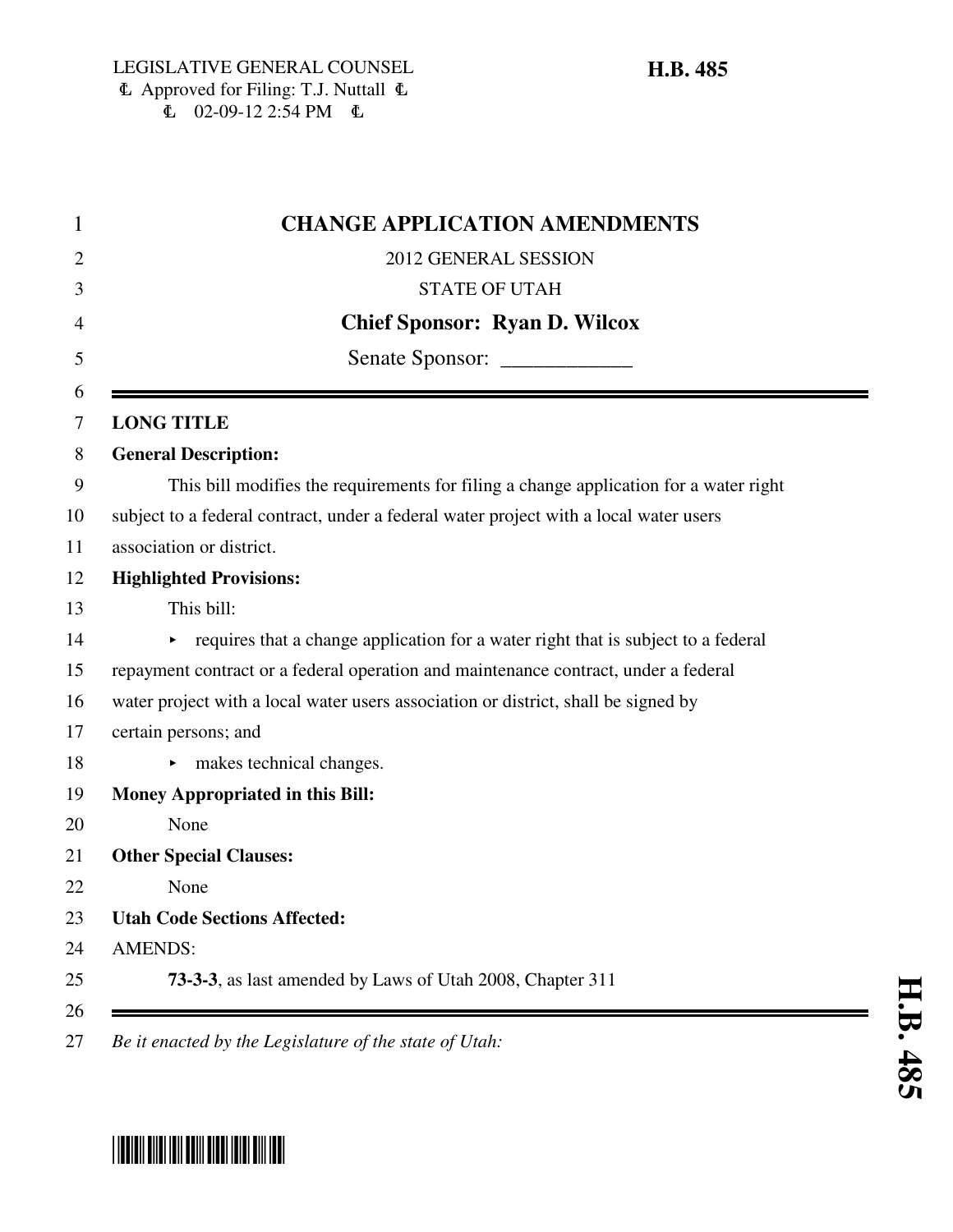**H.B. 485 02-09-12 2:54 PM**

| 28 | Section 1. Section <b>73-3-3</b> is amended to read:                                           |
|----|------------------------------------------------------------------------------------------------|
| 29 | 73-3-3. Permanent or temporary changes in point of diversion, place of use, or                 |
| 30 | purpose of use.                                                                                |
| 31 | (1) For purposes of this section:                                                              |
| 32 | (a) "Permanent change" means a change for an indefinite period of time with an intent          |
| 33 | to relinquish the original point of diversion, place of use, or purpose of use.                |
| 34 | (b) "Temporary change" means a change for a fixed period of time not exceeding one             |
| 35 | year.                                                                                          |
| 36 | (2) (a) $[Any]$ Subject to Subsection (2)(c), a person entitled to the use of water may        |
| 37 | make permanent or temporary changes in the:                                                    |
| 38 | (i) point of diversion;                                                                        |
| 39 | (ii) place of use; or                                                                          |
| 40 | (iii) purpose of use for which the water was originally appropriated.                          |
| 41 | (b) Except as provided by Section 73-3-30, a change may not be made if it impairs a            |
| 42 | vested water right without just compensation.                                                  |
| 43 | (c) A change application for a water right that is subject to a federal repayment contract     |
| 44 | or a federal operation and maintenance contract, under a federal water project with a local    |
| 45 | water users association or district, shall be signed by:                                       |
| 46 | (i) the local water users association or district; and                                         |
| 47 | (ii) the record owner of the water right.                                                      |
| 48 | (3) A person entitled to use water shall change a point of diversion, place of use, or         |
| 49 | purpose of water use, including water involved in a general adjudication or other suit, in the |
| 50 | manner provided in this section.                                                               |
| 51 | $(4)$ (a) A person entitled to use water may not make a change unless the state engineer       |
| 52 | approves the change application.                                                               |
| 53 | (b) A person entitled to use water shall submit a change application upon forms                |
| 54 | furnished by the state engineer and shall set forth:                                           |
| 55 | (i) the applicant's name;                                                                      |
| 56 | (ii) the water right description;                                                              |
| 57 | (iii) the water quantity;                                                                      |
| 58 | (iv) the stream or water source;                                                               |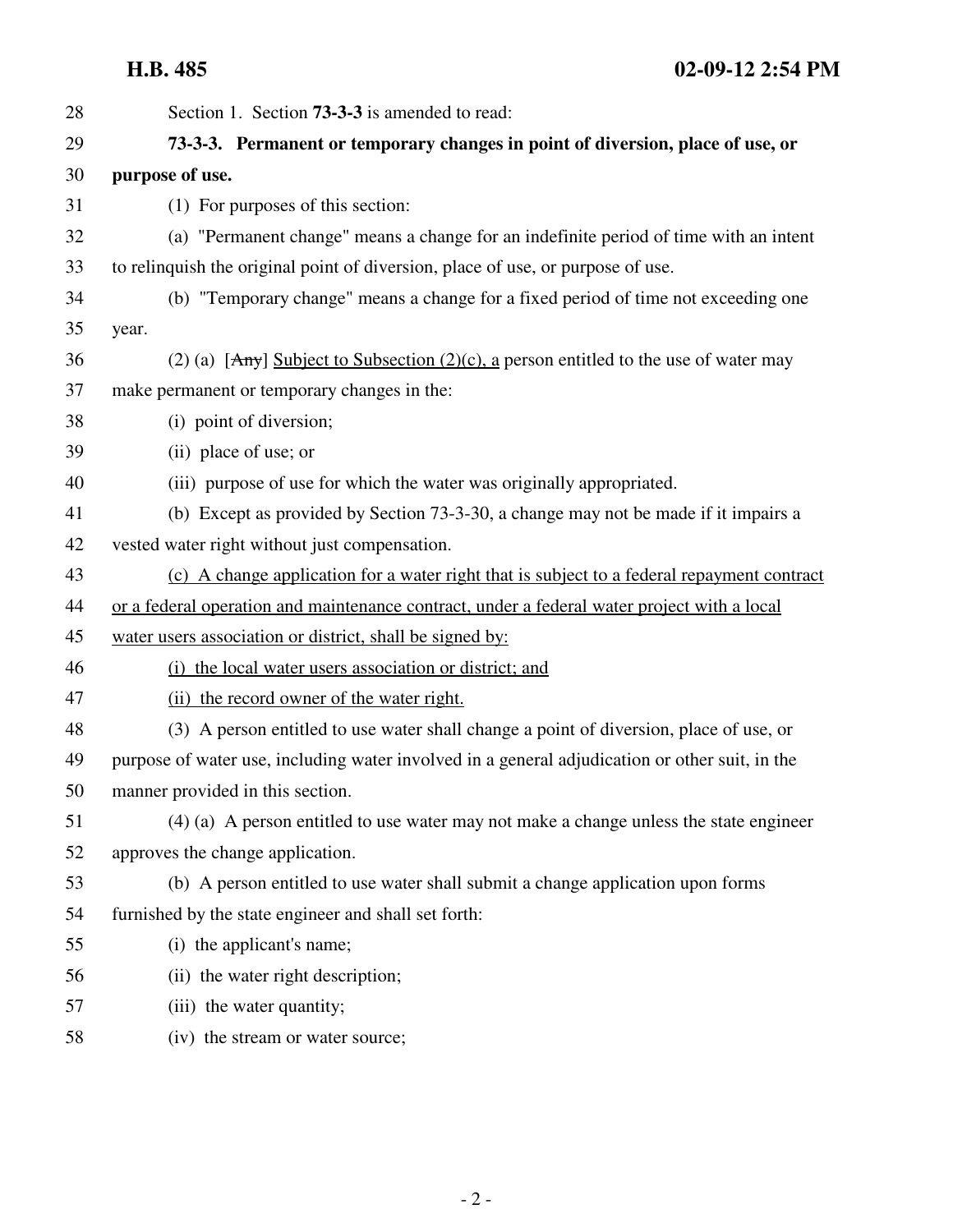## **02-09-12 2:54 PM H.B. 485**

| 59 | (v) if applicable, the point on the stream or water source where the water is diverted;             |  |
|----|-----------------------------------------------------------------------------------------------------|--|
| 60 | (vi) if applicable, the point to which it is proposed to change the diversion of the water;         |  |
| 61 | (vii) the place, purpose, and extent of the present use;                                            |  |
| 62 | (viii) the place, purpose, and extent of the proposed use; and                                      |  |
| 63 | (ix) any other information that the state engineer requires.                                        |  |
| 64 | (5) (a) The state engineer shall follow the same procedures, and the rights and duties of           |  |
| 65 | the applicants with respect to applications for permanent changes of point of diversion, place of   |  |
| 66 | use, or purpose of use shall be the same, as provided in this title for applications to appropriate |  |
| 67 | water.                                                                                              |  |
| 68 | (b) The state engineer may waive notice for a permanent change application involving                |  |
| 69 | only a change in point of diversion of 660 feet or less.                                            |  |
| 70 | (6) (a) The state engineer shall investigate all temporary change applications.                     |  |
| 71 | (b) If the state engineer finds that the temporary change will not impair a vested water            |  |
| 72 | right, the state engineer shall issue an order authorizing the change.                              |  |
| 73 | (c) If the state engineer finds that the change sought might impair a vested water right,           |  |
| 74 | before authorizing the change, the state engineer shall give notice of the application to any       |  |
| 75 | person whose right may be affected by the change.                                                   |  |
| 76 | (d) Before making an investigation or giving notice, the state engineer may require the             |  |
| 77 | applicant to deposit a sum of money sufficient to pay the expenses of the investigation and         |  |
| 78 | publication of notice.                                                                              |  |
| 79 | (7) (a) Except as provided by Section 73-3-30, the state engineer may not reject a                  |  |
| 80 | permanent or temporary change application for the sole reason that the change would impair a        |  |
| 81 | vested water right.                                                                                 |  |
| 82 | (b) If otherwise proper, the state engineer may approve a permanent or temporary                    |  |
| 83 | change application for part of the water involved or upon the condition that the applicant          |  |
| 84 | acquire the conflicting water right.                                                                |  |
| 85 | $(8)$ (a) A person holding an approved application for the appropriation of water may               |  |
| 86 | change the point of diversion, place of use, or purpose of use.                                     |  |
| 87 | (b) A change of an approved application does not:                                                   |  |
| 88 | (i) affect the priority of the original application; or                                             |  |
| 89 | (ii) extend the time period within which the construction of work is to begin or be                 |  |